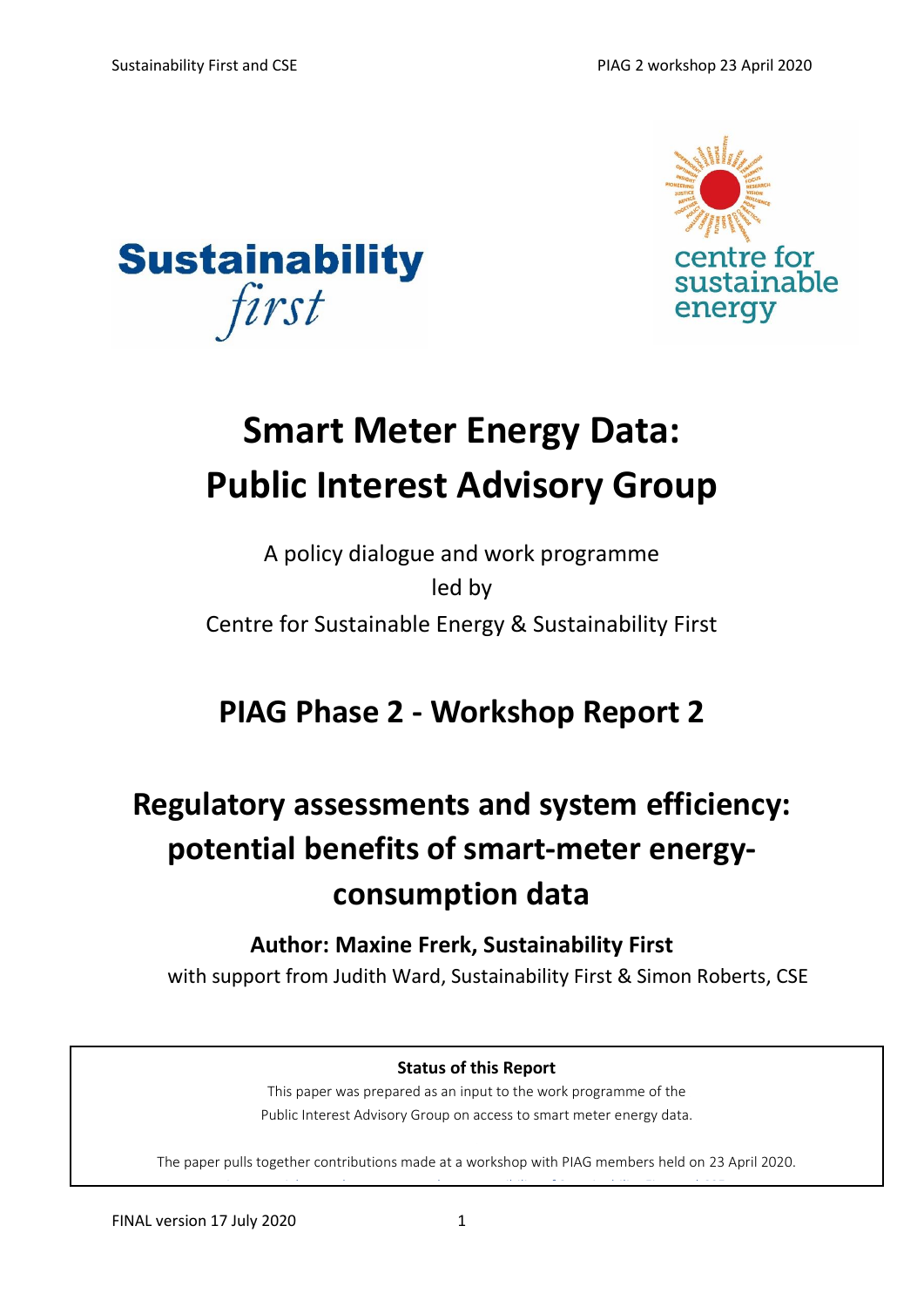#### **Sustainability First & CSE PIAG**

(Public Interest Advisory Group on access to smart meter data for a public-interest purpose)

#### **Workshop Report 2**

### **Regulatory assessments and system efficiency: potential benefits of smart-meter energy-consumption data**

**PIAG Workshop – 23 April 2020**

#### **Summary**

This workshop looked at how access to aggregated / anonymised smart meter data could enable Ofgem to operate more effectively and enable network operators to meet their regulatory obligations more efficiently. As well as hearing from Ofgem we also invited a number of colleagues who on occasion act in an advisory capacity to Ofgem, to contribute their thoughts.

Data is and has always been important to Ofgem in monitoring the market, assessing potential interventions and evaluating their impacts. Ofgem has been active in looking at ways to make more effective use of data and to make that data open where it can, in line with the recommendations of the Energy Data Taskforce.

There are a number of areas where access to more granular smart meter data – anonymised, aggregated and via a trusted processor arrangement - would be of particular value going forward including on assessments of policy decisions on **vulnerability** and **flexibility**, on delivering system level **efficiency**, and in supporting new approaches to **evaluation** and identification of **emerging market issues**.

On **vulnerability** a particular concern is the need to understand the distributional impacts of regulatory decisions. The various advisers presenting at the workshop had all been engaged in projects trying to do this and the paucity of data was a common theme. In particular there is presently no robust source of data that combines time of use energy consumption data and sociodemographic information and advisers all had to make trade-offs or use proxies. Ofgem have recently published new guidance on how they will assess distributional impacts, including the use of updated archetypes, but they acknowledge that this does not address the need in future to take account of profiles of usage across the day. The SERL database represents a step change in this area and UCL are committed to publishing outputs to facilitate wider use of the data. However there remain limitations given the SERL sample size, in particular for regional level analysis.

On **flexibility** many of the same challenges arise in terms of a lack of granular consumption data from which to identify the scope for demand side response and to assess the impact of interventions.

On **efficiency** the ESO currently has only top down data. A clearer picture of the demand side would enable it to better fulfil its central role in the energy system – both at an operational level keeping the system in balance and in terms of long-term planning. DNOs do have the right to access granular smart meter data once their privacy plans, demonstrating how the data would be aggregated /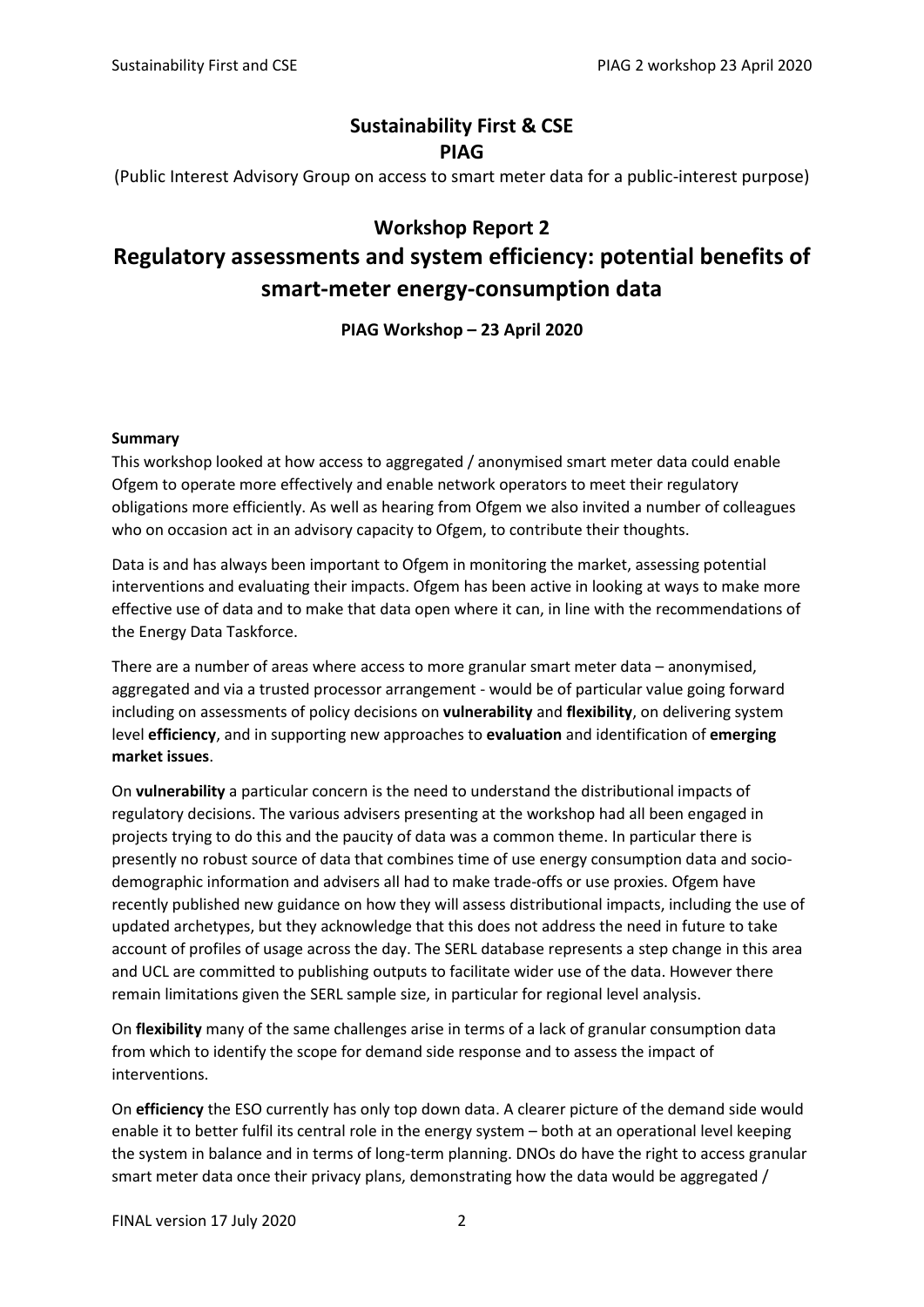anonymised, are approved by Ofgem. Although three DNOs do now have their privacy plans approved and can start collecting data there are questions about whether the present Data Access and Privacy Framework that governs their access is unduly restrictive.

With the uptake of EVs and other low carbon technologies, conventional measures of peak demand cease to be a good guide to where investment will be needed which is why the DNOs need the more granular data. For the same reason, Ofgem also needs access to better data to enable it to judge the efficiency of DNO actions and to carry out benchmarking as part of the RIIO price control process.

On **evaluation** Ofgem has been making increased use of randomised control trials to evaluate policy interventions. Currently bespoke arrangements have to be put in place to deal with each trial which is inefficient and slows the process down. Readier access to smart meter data could enable evaluation to be carried out more effectively.

Finally, as well as looking at known gaps where access to smart meter data could deliver benefits there was a need to reflect on the risks if the regulator did not have access to data that those in the market it oversees did have and would be using to their advantage. The ability to spot **emerging market issues** is dependent on Ofgem having access to relevant data.

In other areas Ofgem have found that combining different data sources, using AI and third-party expertise through Hackathons has yielded fresh insights. It must be assumed that access to smart meter data could yield similar benefits that cannot be articulated at this stage. Opening up the data Ofgem uses to support its decisions would enable a wider range of third parties to contribute to the policy making process.

Of course, the benefits from wider access to smart meter data have to be weighed against the privacy concerns. This was a theme from Phase 1 of PIAG which identified ways in which the benefits could be delivered without compromising privacy through the use of a trusted processor (such as ONS) to aggregate / anonymise the data.

From this workshop it is clear that from a regulatory perspective there are significant public interest benefits in Ofgem, and others, having access to granular smart meter data.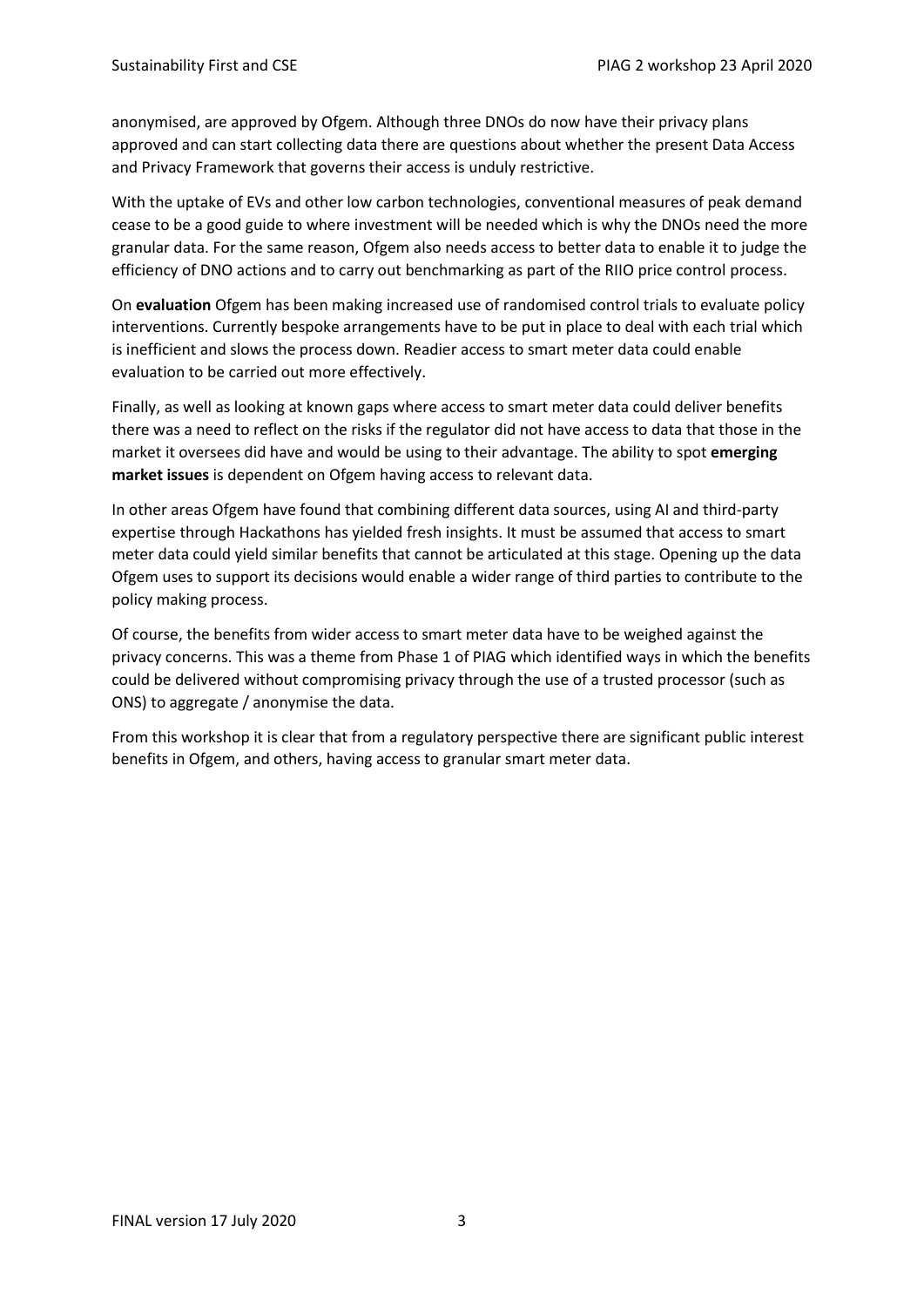#### **Introduction**

This report sets out the conclusions from the PIAG workshop held on 23 April 2020 to explore potential regulatory uses of more granular smart meter data.

The workshop included presentations from **Ofgem** on their use of data for evaluation and monitoring, from advisers to Ofgem who make use of demand-side data (**Frontier Economics, University of Reading, Centre for Sustainable Energy**) and from regulated companies reliant on data to comply with their regulatory obligations (**National Grid ESO and Northern Powergrid**).

The workshop was held virtually which enabled the participation of a wider set of stakeholders than usual and included inputs from Citizens Advice, UCL SERL and others.

This report is organised as follows:

- Background on the PIAG process
- Overview of this second workshop in phase 2 of PIAG
- Discussion of the issues raised under the various themes identified in the workshop:
	- o **Vulnerability** and distributional impacts
	- o Facilitating **flexibility**
	- o Delivering system level **efficiency**
	- o New **evaluation** approaches
	- o Identifying **emerging market issues**

It concludes with a summary of the workshop findings against the four questions being used to frame the workshops for PIAG2:

- what demand side data is available now?
- what data will be available in future?
- what are the gaps that smart meter data could fill?
- what are the public interest benefits in filling those gaps?

#### **Background**

The first phase of the PIAG project considered whether access to smart-meter energy data could better serve GB public policy-making and therefore the public good. We explored how smart meter energy consumption data – suitably anonymised and aggregated via a trusted processor arrangement - could provide a more accurate and granular customer-side data-source than today. We developed some basic use-cases and also looked at what consumer research tells us about customer-thinking on access to their meter data. We also explored potential routes to the data given customer privacy rules plus the absence of any hub in which GB smart-meter data comes together. All the first-phase PIAG papers can be found here - <https://www.smartenergydatapiag.org.uk/>

The second phase of the PIAG project is designed to explore the **additionality and public-interest value** which access to smart-meter data could potentially unlock. We are assembling **evidence** on how far increased access to smart meter data might offer additional analytical insight<sup>1</sup> in service of

<sup>1</sup> against currently available energy data sources – or other data likely to become available (i.e. due to developments from EDTF, SERL, other pilots/new data-sets)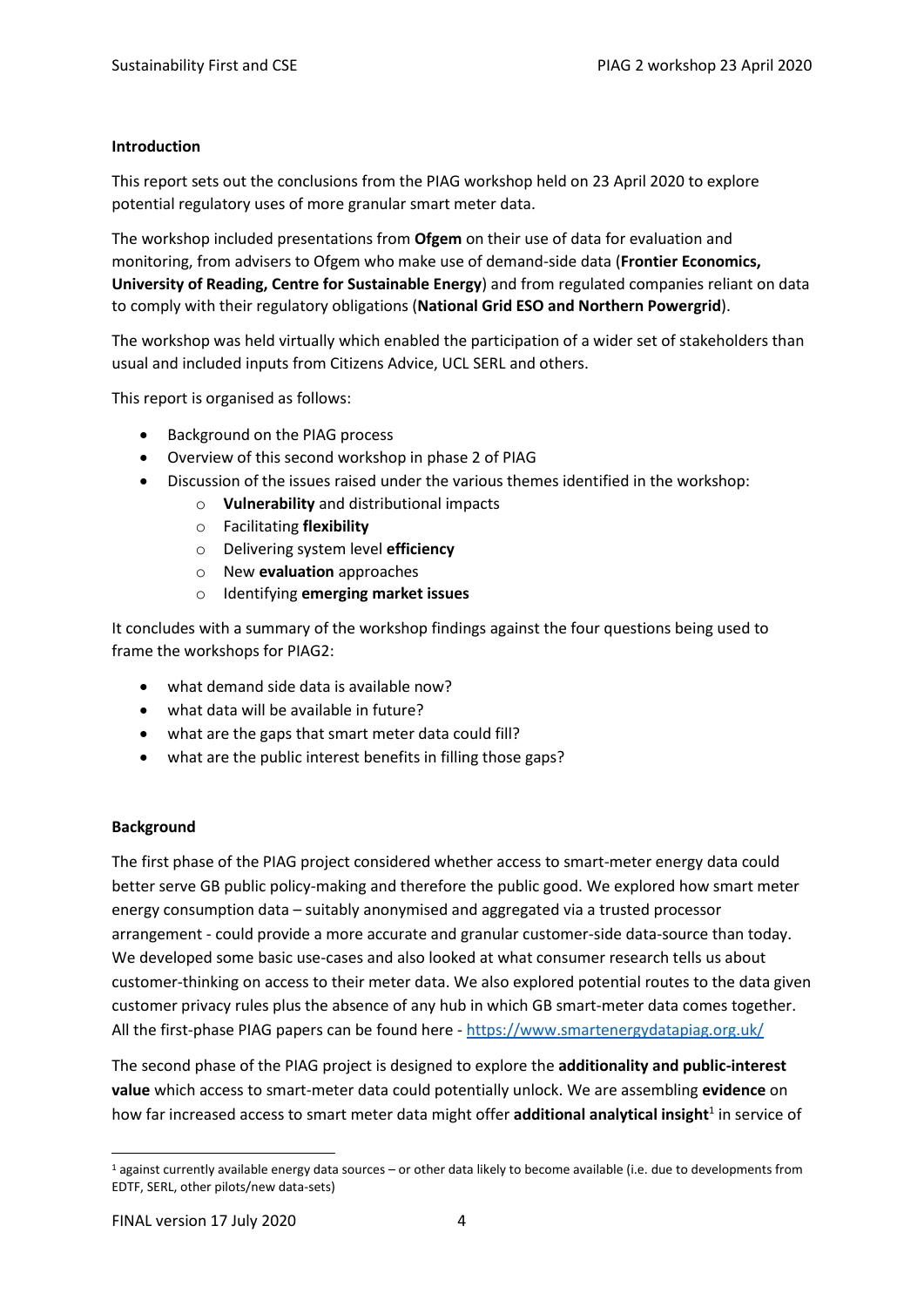#### the public interest - **be this to government, regulators, national advisory bodies or public-interest bodies more widely.**

This workshop was the **second** of four in PIAG phase 2. In the first workshop we learned of **the essential role of the official energy consumption statistics produced by BEIS and MHCLG**, both as an input to government's own analysis and also for many other public-interest bodies who make wide use of official energy statistics and data as key inputs to their own work and analysis. The report on that workshop is available [here.](https://d37809f7-dc9f-4c4f-835a-410a5acfa633.filesusr.com/ugd/ea9deb_093531e8c1b748659aa74263da4707d1.pdf)

This second workshop considered the potential use of smart-meter data for regulatory assessments and evaluation. Future workshops will explore the public-interest benefit which smart-meter data could bring to energy and net-zero planning of devolved, regional and local government (10 July); and, last, the public-interest benefit which smart-meter data could bring to improving analysis and insight on heat-decarbonisation (11 November tbc).

#### **Overview of second PIAG workshop – 23 April 2020**

This second workshop focussed on regulatory uses of demand side data: how better data could enable Ofgem to do its job better - monitoring the market and developing the regulatory framework – and also how it could help companies meet their regulatory obligations.

The current and future sources of demand-side data used in the regulatory space are essentially those discussed at the first workshop. Ofgem is beginning to collect and share more data on the energy market more generally – for example on patterns of switching between suppliers. However, the main demand-side data-source currently available to Ofgem remains the BEIS sub-national energy statistics (and, based on that, the NEED database which includes some basic demographic and property information). What this provides is simply a single kWh consumption figure submitted annually to BEIS for every meter by energy suppliers. This provides the main data-input on the consumption-side to the Ofgem typical domestic consumption values (TDCVs), on which much Ofgem and industry analysis depends. The ESO is similarly dependent on that data source for creating the Future Energy Scenarios which again underpin much of the industry thinking on developments in the energy system.

Other customer-side data-sources available to Ofgem include a patchwork of historic pilot data (in particular EDRP, CLNR and Low Carbon London – but also SSEN's more recent SAVE project). Going forwards the UCL SERL database will be an important addition. These sources are described more fully in the report on workshop 1.

The only additional source of demand side data discussed in this workshop was the activity data used by Jacopo Torriti based on an extensive diary survey. While this does not directly provide energy consumption data it can provide useful insights into consumer behaviour by time of day, linked to demographics.

Although not discussed in detail at the workshop a further source of data that Ofgem draw on in their work on distributional impacts (published following our workshop) is the ONS Living Costs and Food Survey which provides survey information on expenditure on energy linked to quite extensive demographic information. This allows an estimate to be made of consumption using assumptions on price.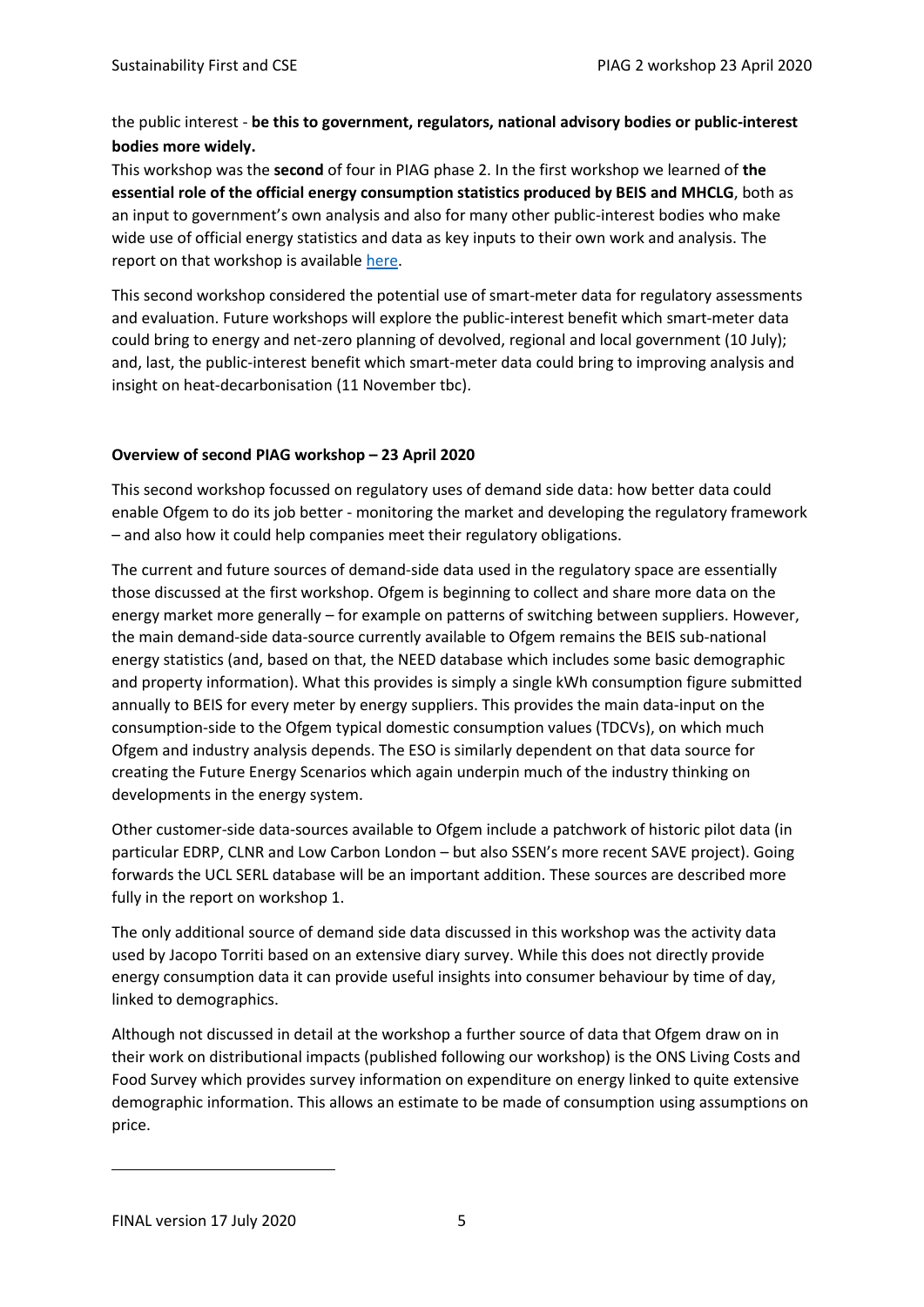Building on this review of existing data sources, the workshop focussed on a number of user cases aimed at showing where the gaps in understanding currently are and how access to aggregated / anonymised smart meter data could provide additional public interest benefits.

Ofgem provided an over-arching framework which other user cases fitted into well. As they set out, data (obviously) plays a fundamental role in Ofgem's analytical work, including:

- Appraising different regulatory options in advance particularly in impact assessments.
- Monitoring the energy sector, and identifying emerging problems. (e.g. annual State of the Market Report, Wholesale and Retail market indicators published in the Data Portal).
- Evaluating their work, and enabling others to do so.

Greater access to smart meter data could produce benefits in all of these areas, grouped under four themes which are used as the structure for this paper:

- **Vulnerability:** Enabling more granular assessment of the likely impacts of different options on vulnerable consumers, and thus better regulatory decisions.
- **Flexibility:** More detailed analysis of potential effects of e.g. charging reforms on system flexibility and decarbonisation.
- **Efficiency:** Allowing better monitoring and forecasting of potential inefficiencies in the system, such as future network constraints.
- **Evaluation:** Quicker and better-informed evaluation of Ofgem's interventions, including by external experts. Also scope to explore data with stakeholders in different ways – e.g., hackathons.

There was also a strong fifth theme that emerged around the need not just to think about today's challenges but to look ahead to try to anticipate future requirements as industry players themselves have more data. The ability to identify **emerging market issues** would require Ofgem itself to have better data. Examples were also given of where Ofgem had been able to draw new insights from other sources of data, through machine learning for example. It is not always possible to identify what the benefits of sharing data will be but there is a growing recognition, through the Energy Data Taskforce, of the benefits of making data more widely available.

#### **Theme 1 - Vulnerability**

It is a clear priority for Ofgem to understand the impacts its policies have on different groups and three of the speakers had been involved in different ways in trying to help Ofgem do this – but all highlighted the challenges of trying to do so effectively in the absence of decent data.

Ofgem explained that it now has 13 Consumer Archetypes (recently refreshed by the Centre for Sustainable Energy) to help it look beyond just the "average" GB energy consumer. These Archetypes are rich in socio-economic data from ONS and Ofgem surveys. However, in the absence of smart meter data, they cannot robustly reflect consumers' consumption profiles nor their behavioural response to policy changes. Ofgem have to use proxies as a way of getting some insight on these aspects. This was acknowledged by Ofgem as creating potential issues given the increasing policy focus on customer flexibility and potential demand-side response (eg in looking at the impacts of Half Hourly Settlement).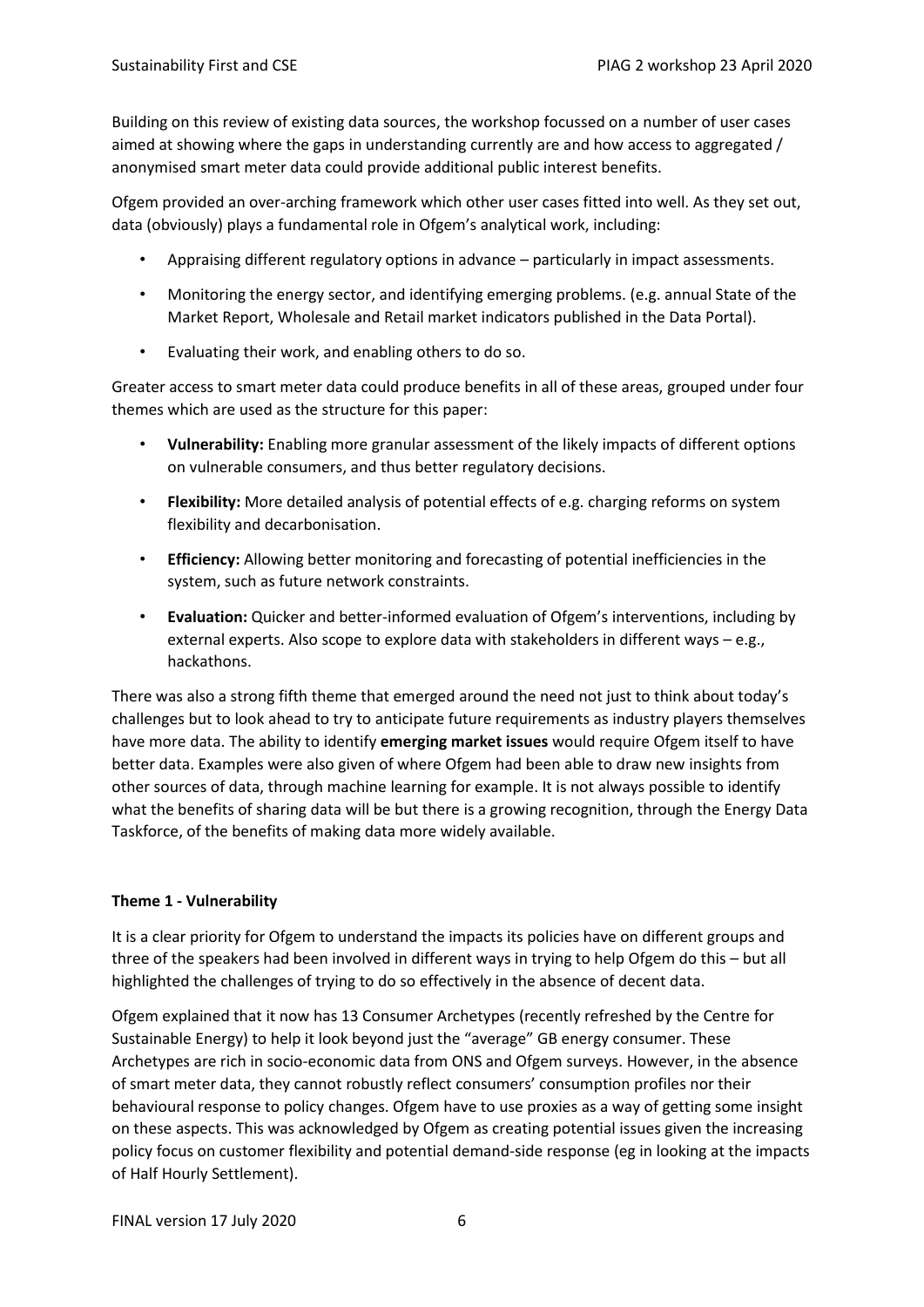For the future Ofgem would want to have more data on time of use patterns of different customer groups – including the ability to identify behavioural changes. This should also help them in better identifying potential problems. It could also provide the scope for more targeted interventions.

Since the workshop Ofgem have published updated information on their approach to distributional impacts (available [here\)](https://www.ofgem.gov.uk/ofgem-publications/162926) alongside more detail on the Archetypes mentioned above. In that they say: *"This framework .. provides us with a strong foundation, but we recognise there will be opportunities to develop it further in time. For example, the framework cannot easily help in assessing [the] impact on consumers where it depends on their usage throughout the day. However the roll-out of smart meters will provide us with more information on consumers' consumption profiles and how they use their energy day-to-day. If we can match this with our socio-economic data, it will help us understand how different groups of consumers may respond to our policies in future."*

Frontier Economics gave the example of the analysis they had done for Ofgem looking at the Targeted Charging Review. This work attempted to assess both the static and dynamic impacts of changes to network charges, on different levels and shapes of consumption across the broad domestic and I&C groups and at different voltage levels. For domestic customers they had looked at high, medium and low users, high economy 7 users and then medium users with various low carbon technologies (solar PV/storage, heat pumps and EVs). They had taken typical consumption values from Ofgem's TDCV analysis (which draws on BEIS NEED data) and then estimated peak usage using profile data from Northern Powergrid's CLNR pilot for customers with similar overall consumption levels (or known to have the particular low carbon technologies). The modelling also included I&C customers which created further challenges as they are a heterogeneous group.

Modelling the impacts resulting from changes in network charges (after taking account of behavioural shifts) is complex and is dependent on a range of factors including suppliers' decisions on whether to pass through changes in the structure of network charges into end user tariffs and customers' response to these revised tariffs.

More generally it was acknowledged that the socio-demographic data in the pilots was relatively weak (in some cases using only postcode level data).

Frontier's view was that having a wider set of half-hourly data might have provided more regional insights. However, to make the results tractable, the analysis had focussed on a relatively small number of consumer archetypes. They were not persuaded that having access to a much larger dataset of consumption profiles would in itself have made this particular type of analysis significantly more informative (as the dataset used was sufficient to produce the number of archetypes required). However, it would have permitted a more detailed look at regional distributional issues – for example caused by different requirements for heating or the potential for solar PV in different parts of the country.

Access to more detailed consumption data that was coupled with socio-demographic information may also have allowed Ofgem in its analysis to have explored the distributional impacts in more depth.

In particular, consumer groups and Sustainability First had raised concerns through the Targeted Charging Review about the impact of the reforms on low income customers who on average have lower consumption<sup>2</sup> and in their opening remarks Ofgem had acknowledged that it was in part the

<sup>&</sup>lt;sup>2</sup> This [response](https://b13f0e05-ddc3-484d-ab4f-7e31f496e1c8.filesusr.com/ugd/140d4b_d97aba68981041978c5367c405c1eca1.pdf) from Grid Edge Policy reflects the conclusions of a roundtable hosted by Sustainability First and attended by a number of consumer bodies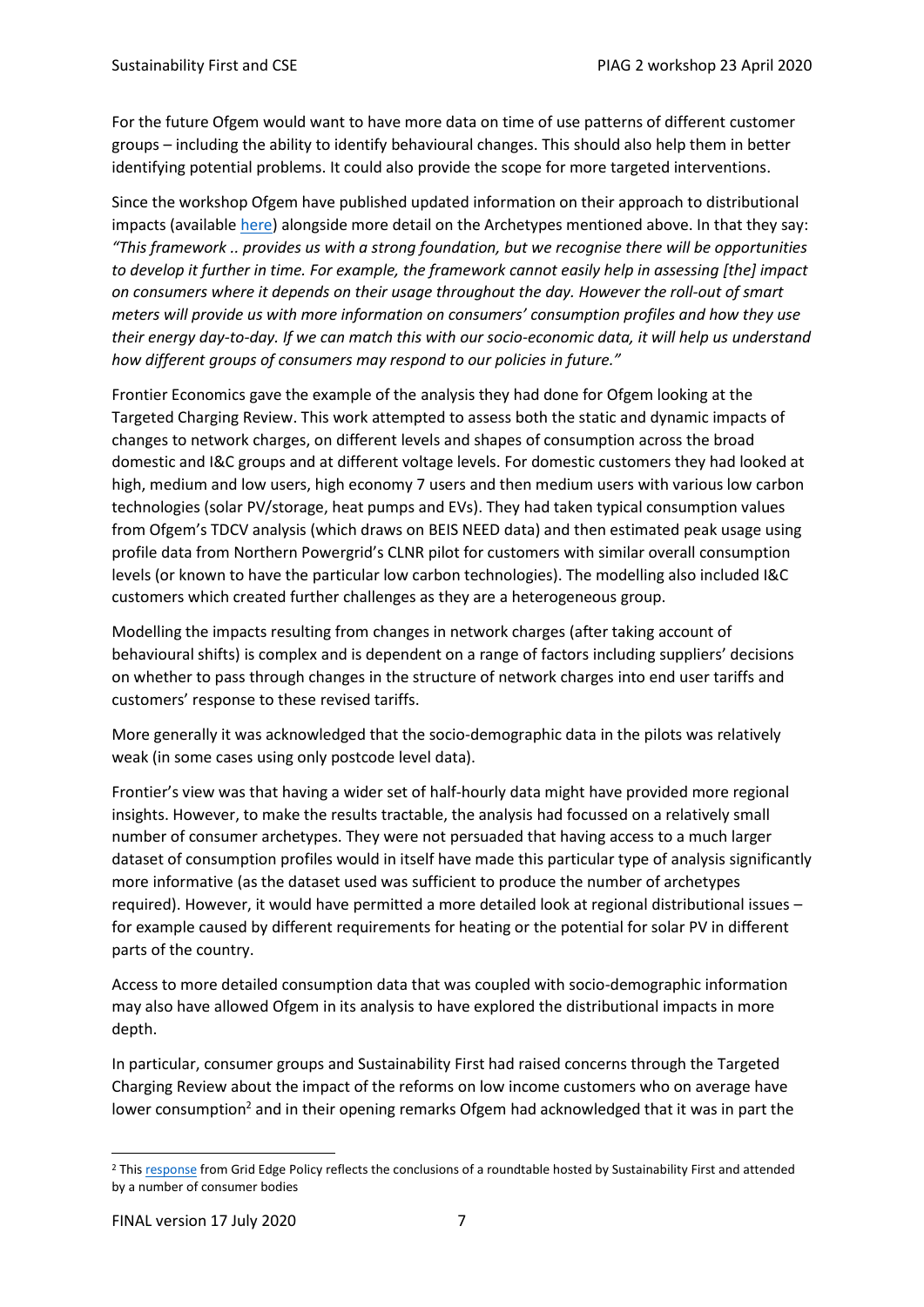debate around the TCR that had convinced them of the need to do more work on distributional impacts and to update their Archetypes.

Moreover, for the Targeted Charging Review only total consumption was needed to assess the leading options for domestic customers. Understanding time-of-use patterns would be more critical for other policy decisions such as the distributional impacts of half-hourly settlement. It is notable that in thei[r draft impact assessment](https://www.ofgem.gov.uk/system/files/docs/2020/05/mhss_draft_impact_assessment.pdf) for market wide half-hourly settlement (published after the workshop) Ofgem said *"It is challenging for us to set out a quantifiable distributional impact analysis across different categories of domestic consumers without a robust evidence base".*

#### *Use of survey diary data*

Professor Jacopo Torriti (University of Reading) had used diary survey data from the UK Time Use Survey (UKTUS), based on a sample of around 11,000 participants, to try to determine energy consuming activities by time of day for different socio-demographic groups as input to Ofgem's work on half-hourly settlement<sup>3</sup>. This had yielded some insights but without actual consumption data the bill impacts were speculative.

His analysis took data from UKTUS and clustered households based on the probability of them undertaking particular activities at peak time. The data includes a wide range of property data and household demographics (family type, employment, income, age).

To make the link with consumption he had also looked at half-hourly electricity consumption data from the CLNR pilot by income. He had also looked at the pattern of peak power usage by Acorn segmentation using data from the Low Carbon London pilot. The graphs presented at the workshop show that for these broad demographic categories there is much more variation in usage patterns *within* groups than there is *between* groups. This suggests that to get a handle on what drives usage profiles you need to look at a much wider set of social factors, habits and other determinants of usage patterns than traditional demographics<sup>4</sup>.

Jacopo summed up by comparing two pieces of research that he had carried out to inform different Ofgem assessments and which highlighted the trade-offs that had to be made in the absence of robust granular consumption data linked to rich socio-demographic data.

1) Assessing the distributional impacts of Time of Use tariffs as part of the Impact Assessment on Market-wide Half-Hourly Settlement Reform as discussed above: This used a non-energy dataset with rich socio-demographic characteristics using quantile analysis (a form of regression). This provided useful clustering around patterns of activities by time of day linked to demographics but lacked metered energy data.

2) Estimating core capacity (effectively peak demand) for different segments of residential consumers on behalf of Citizens Advice / SSEN as input to the Access and Forward-Looking Charges Significant Code Review<sup>5</sup>: This used granular smart meter data for particular customer groups from various pilots including in particular the SSEN SAVE project (which included smart meter data as well as diary recording of activities). This provided useful clustering of patterns of energy usage but with limited socio-demographic data.

<sup>&</sup>lt;sup>3</sup> The paper including a full description of the methodology is available [here](https://research.reading.ac.uk/sbe-news-and-events/wp-content/uploads/sites/122/Unorganized/Distributional_effects_of_tou-FINAL_v2.pdf)

<sup>4</sup> This conclusion is also reflected in a Grid Edge Policy report which draws on earlier Sustainability First research - [here](https://b13f0e05-ddc3-484d-ab4f-7e31f496e1c8.filesusr.com/ugd/140d4b_d49b1567f5a0477bb80505463743c867.pdf) <sup>5</sup> Further detail availabl[e here](https://www.citizensadvice.org.uk/about-us/policy/policy-research-topics/energy-policy-research-and-consultation-responses/energy-policy-research/core-network-access-core-capacity/)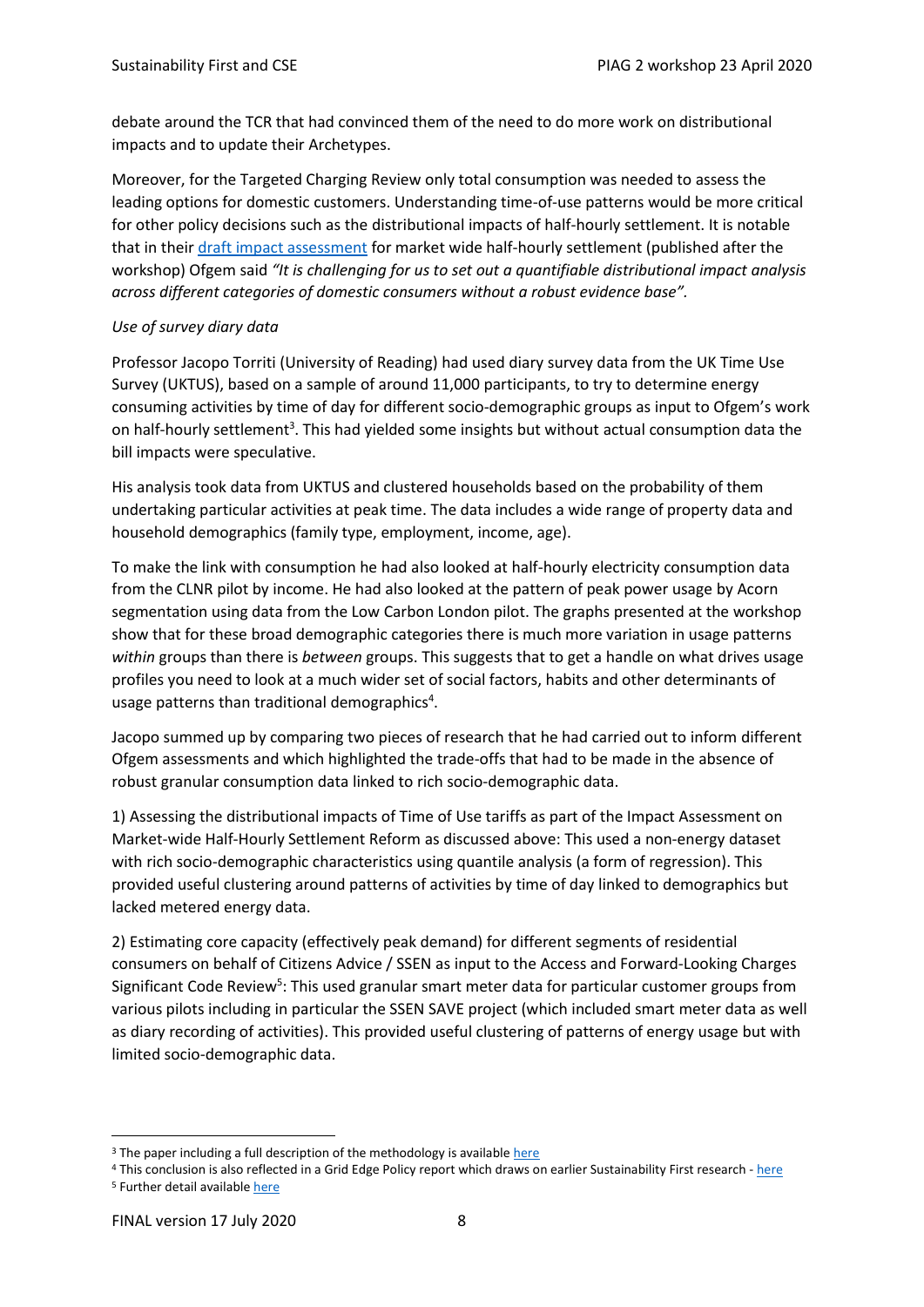Finally looking to future alternative sources of data there was discussion around the Archetypes developed for Ofgem by CSE (now published) but with general recognition that whilst a valuable tool they still remained a poor substitute for a fuller database linking half-hourly consumption and sociodemographics. At present these Archetypes do not include any data on the profile of usage but, as noted above, Ofgem has said that, when such data becomes available, they will update the Archetypes.

The other key development is the UCL SERL database which will ultimately hold around 10,000 customers' half-hourly usage, regularly updated, alongside demographic data drawn from a survey completed by participants, with the potential in future to link to other government data for example. It was acknowledged that this would be a very positive step enabling a much more robust analysis of distributional impacts. UCL committed to aggregated or anonymised versions of the data being made available beyond the academic community to allow wider engagement by NGOs and others in the policy debate.

However even with the SERL data there will remain gaps – in particular the dataset is not sufficiently large to provide local /regional breakdowns (to be explored more at the PIAG workshop on 10 July 2020). It also does not have the capacity to readily track the impacts of targeted interventions / trials if the individuals are not part of the SERL dataset, although the facility will exist for academic researchers to add trial participants to the SERL database.

As the energy transition leads to a greater emphasis on policy decisions affecting the demand profile through the day, with new low carbon technologies impacting these profiles in many different ways, understanding the impacts of such trends and policy options on different socio-demographic groups will be increasingly important. The relationship also ceases to be quite as simple as it is with overall levels of consumption which tend to increase with income for example. Patterns of consumption will be driven by a wide combination of factors (eg working household out-all-day, single mother with young children, not working) that are not yet well understood.

There was a broad consensus that smart meter data would be crucial in enabling the distributional impacts of policies to be assessed going forwards. Citizens Advice cautioned about the need to maintain privacy and the need for balance was accepted by the group. The PIAG phase 1 work had sought to resolve this tension by identifying routes to data that already existed in the system, or would be available in future, and having a trusted processor (eg ONS) produce aggregated or anonymised datasets so that privacy would be protected.

#### **Theme 2 - Flexibility**

As set out in the Ofgem and BEIS Smart Systems and Flexibility Plan, a key strand of the energy transition will be the increased importance of flexibility and demand-side response. As a part of this Ofgem set out how they are looking to build their understanding of the potential for demand-side response and how that is best delivered. Some excellent work has been done by academics to feed into this but often based on relatively small-scale datasets.

For example, the work that Professor Jacopo Torriti has been doing using diary survey data (discussed above) is important in understanding activities and electricity demand through the day, which of those activities are time critical and hence the potential for flexibility. However, as noted above, it does not provide robust energy consumption measures.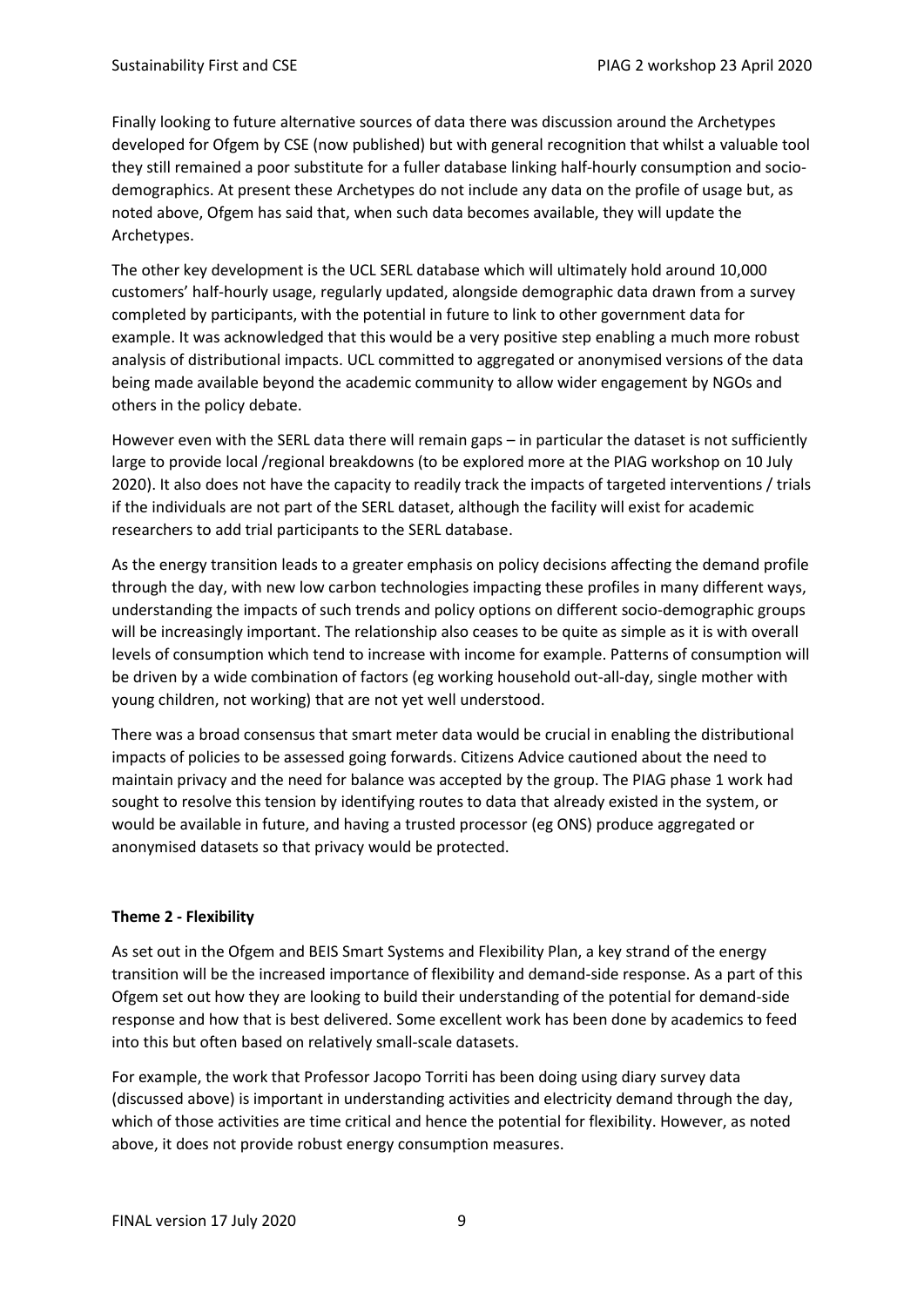There is a particular interest in how customer flexibility can be used to improve balancing with renewables, particularly at a local level, reducing the costs of electricity generation. There is also interest in how best use can be made of smart network management, demand turn-up and battery storage. Finally, there is interest in testing the range of interventions that could be used to stimulate demand-side response from tariffs to simple prompts to reduce consumption, with variants in both cases around whether initiatives are opt-in or opt-out and how they are presented. In all cases, improved consumption data is needed to help in building understanding and evaluating potential interventions.

The caveats highlighted above about the existing and upcoming data sources apply here as well. Moreover, the major pilots on low carbon technologies and demand-side response (CLNR and Low Carbon London) had a regional focus and are possibly also now somewhat historic.

Given the importance of pushing ahead on flexibility there is a need for larger-scale, more regularlyupdated data to provide a more robust understanding of the potential (including at a regional level and linking to the presence of other low carbon technologies). There is also a need for an enhanced ability to carry out trials of interventions and to evaluate their impacts.

#### **Theme 3 - Efficiency**

In reflecting on how better data could improve the efficiency of the energy system Ofgem reflected on how the Future Energy Scenarios developed by National Grid ESO were top down and that more 'bottom up' modelling was desirable, to enable better forecasting of future network dynamics and greater confidence in distributed solutions. Ofgem also referred to the companies who run the system needing access to better data to efficiently manage their assets. These themes were reinforced by the company presentations. Frontier also talked about how Ofgem might be able to use more granular demand side data to enable better benchmarking of performance of the distribution networks as a part of their efficiency assessments in the RIIO price controls (as well as some of the downsides).

This aligns with the growing focus on open data through the Modernising Energy Data initiative involving BEIS, Ofgem, Innovate UK, the Energy Systems Catapult and ONS which seeks to improve on current approaches to access through greater standardisation of data-formats and visibility of market-facing data – to drive greater market transparency and efficiency.

#### *ESO use of more granular demand-side data*

The ESO had presented on its use of government consumption-side data at the first workshop and the report on that workshop provides an account of how access by the ESO to more granular demand-side data could helpfully support their role. This includes how the FES scenarios, on which much further industry analysis depends, might benefit if customer-side data-inputs could become less 'average'. Given the centrality of the ESO's role in the broad regulatory landscape the ESO was invited to recap once more on the main messages at this second workshop.

The ESO has a number of distinct roles, all of which are dependent on the availability and quality of data that it has. These include:

 Second by second real-time forecasting and grid operations: design and update of decision support tools.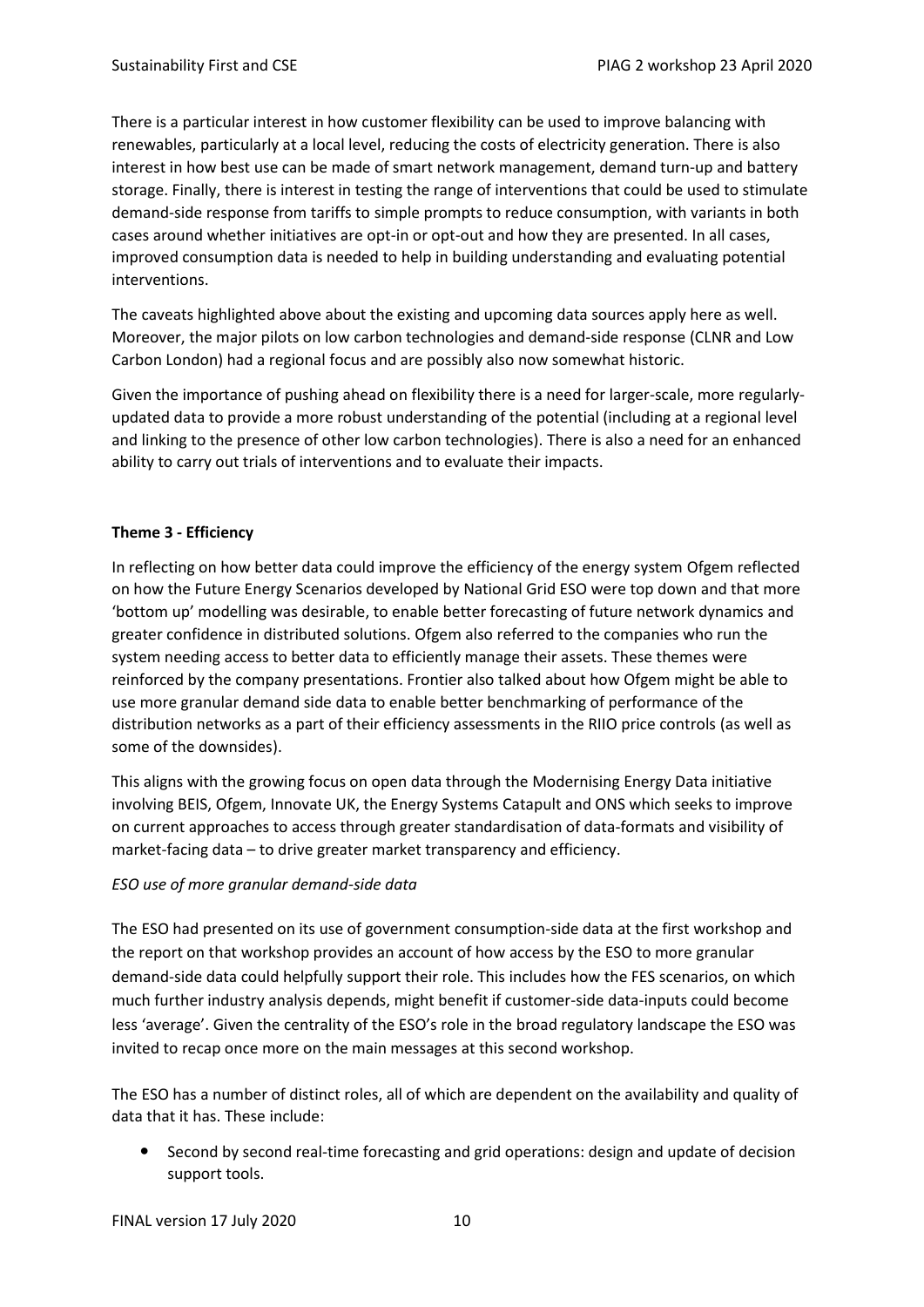- Long term forecasts (Future Energy Scenarios & System Operability Framework): used out to 2050 to inform GB system planning, anticipate operational changes, investment, regulatory development and lead debate.
- Regional investment planning (Electricity Ten Year Statement, Network Options Analysis): used in 10-year and 20-year planning horizons for network planning, build and maintenance.

In particular access to more granular demand-side data (aggregated / anonymised) could support better annual forecasting by enabling the ESO to take greater account of usage patterns in homes with e.g. EV, storage, solar or heat pumps.

Data is needed at a national level but also at a regional and sub-regional level, covering different time slices – monthly / daily / hourly. Uses would include maximum demand planning, operational and seasonal decision making.

The ESO also made the case for greater public access to aggregated / anonymised demand-side data. This would allow different organisations to do their own forecasting and analysis and would stimulate healthy debate on what are important public policy questions. Exposing data to scrutiny by academia and consultants would allow the latest analytical techniques to be employed to draw out insights and learning from the data, ultimately enabling industry to improve its efficiency.

#### *DNO use of more granular demand-side data*

The Data Access and Privacy Framework (DAPF,) put in place by BEIS to provide reassurance to customers around the smart meter rollout, allows DNOs to have access to customer demand data, without their consent, for the purpose of fulfilling their regulatory duties, including their duty to maintain an efficient and economic network. The DAPF requires distribution network companies to prepare a privacy plan setting out how they will aggregate and anonymise the data as far as possible and Ofgem has to approve this plan before the companies can access consumption data that is more granular than monthly.

Northern Powergrid described how they envisaged being able to use demand side data to help them in planning and operating their network more efficiently. In particular they believe that having access to the individual customer data is important to enable them to look at the impacts of alternative network configurations over time – rather than just having access to data aggregated in line with the current network structure (ie by feeder) as other DNOs have done. The ability to reconfigure the network to cope with changing patterns of demand with the rise of EVs, the electrification of heat and increased solar PV/ storage is important in terms of maintaining an efficient and economic network.

Northern Powergrid had considered how best to protect the privacy of this more granular data and had been in discussion with Ofgem about their draft privacy plan for some time and submitted a draft plan in December 2018. Despite some encouraging signs it was now regretfully evident that, regardless of the merits of the case, the legal framework did not permit Ofgem to approve a plan on this basis.

Northern Powergrid were therefore now looking at following a path more aligned to the approaches taken by other DNOs whose privacy plans had been approved. In particular it was noted that UKPN whose plan was approved just prior to the workshop in April 2020 were looking at holding data aggregated to feeder level (and using data masking to avoid any issues where there were small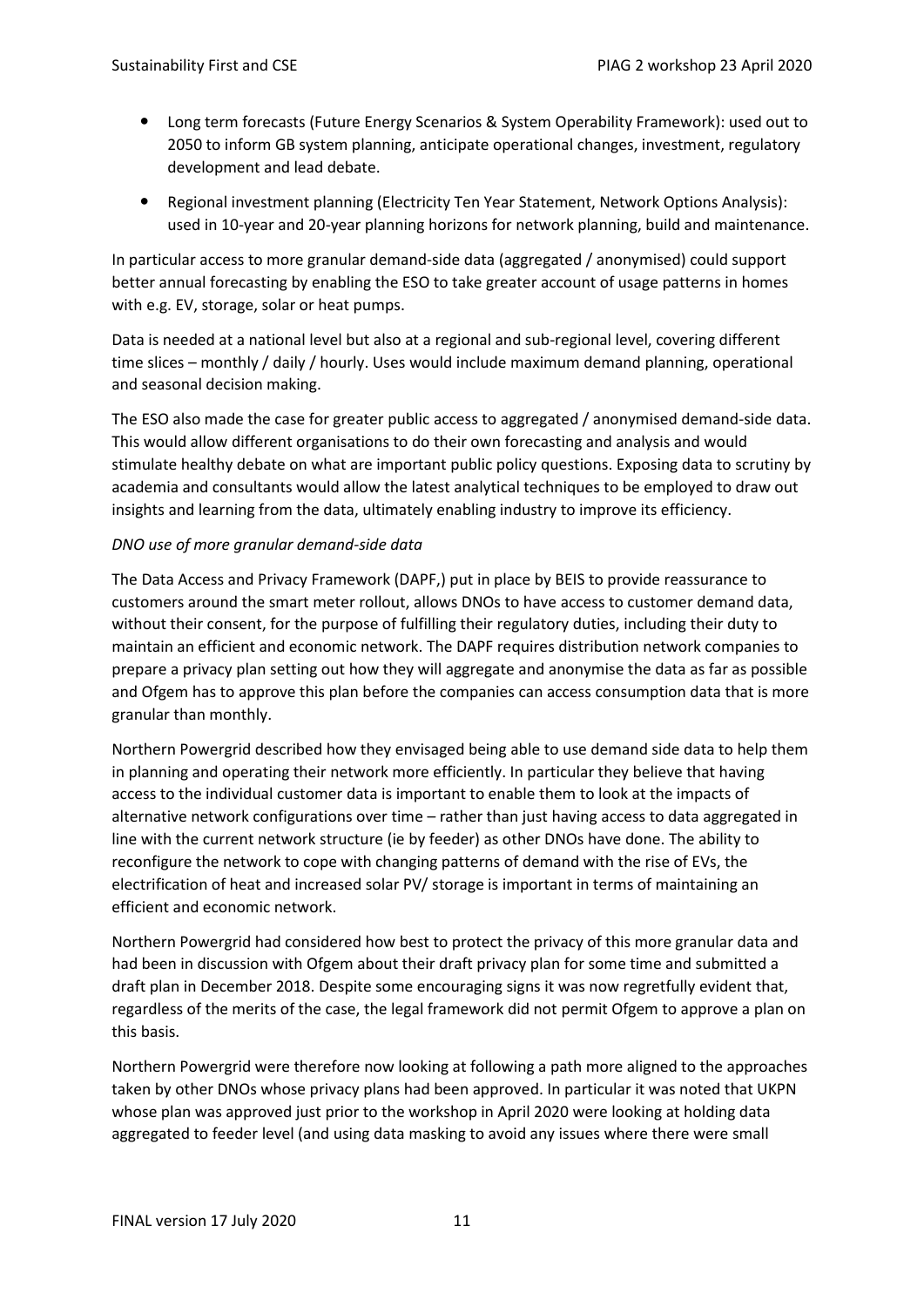numbers on a feeder) but would also hold summary metrics such as maximum demand and total monthly demand at an individual MPAN level.<sup>6</sup>

It was also open to Northern Powergrid to download data again in future and aggregate it on a different network configuration but this is clearly a less efficient solution and would not provide a full historic picture in the way that building up their own database would do (given that eg only 13 months of consumption data is held on the meter).

It was acknowledged that proceeding down the path that other DNOs had taken would enable Northern Powergrid to start to make use of smart meter data as SMETS2 volumes built up in the North. However, the question remained as to whether the DAPF was proving unduly restrictive as the challenges facing DNOs became clearer.

The PIAG 1 report had identified DNOs as a potential nation-wide source of smart meter data subject to approval of their privacy plans and coupled with a new obligation on them to take on such a role. The DNO role in developing local area energy plans will be considered further in the next workshop.

#### *Benchmarking DNO performance*

Frontier explored the potential for more granular consumption data to help Ofgem in benchmarking whether DNO spending is efficient as part of the RIIO price control process. To avoid incentives that could result in DNOs spending too much on some types of cost and too little on others, benchmarking is often best carried out at the level of total expenditure (totex). Ofgem would typically then use high level drivers of costs (e.g. overall peak demand) to enable comparisons to be made between networks. The choice of drivers is important as using an inappropriate driver can drive inefficient behaviour. In particular, Frontier highlighted the following issues:

- **Temporal issues:** If the peak period is not coincident across the network, the level of peak demand for the network overall may not reflect constraints at the local level which is what will actually determine the investment required.
- **Spatial issues:** Issues that require spending can be highly locational (and this will increase as a result of e.g. clustering of heat pumps and EVs). An overall peak demand measure does not take into account whether demand is concentrated in certain sections of the network, or more widely dispersed. Similar to the issue above, this may mean that two networks that look very similar in terms of overall peak demand can have quite different costs.
- **Use of flexibility**: DNOs can increasingly shape peak demand through contracts for flexibility. In the long-run, a regulatory regime that uses peak demand as a determinant of revenue allowances may disincentivise this. This is since, by lowering peak demand, the DNO would potentially be lowering its cost allowance in the future.

To design better regulatory cost-drivers and incentives that reflect the changing network cost drivers, Ofgem could use granular smart meter data if it were available. For example, Ofgem might consider:

• Building a more accurate cost-driver based on customer-level demand. E.g. calculate maximum demand in each small area / portion of the network, and aggregate up to produce a DNO-level metric.

<sup>6</sup> Since the workshop SSEN have also had their privacy plan approved based on a minimum of 5 MPANs being aggregated on a feeder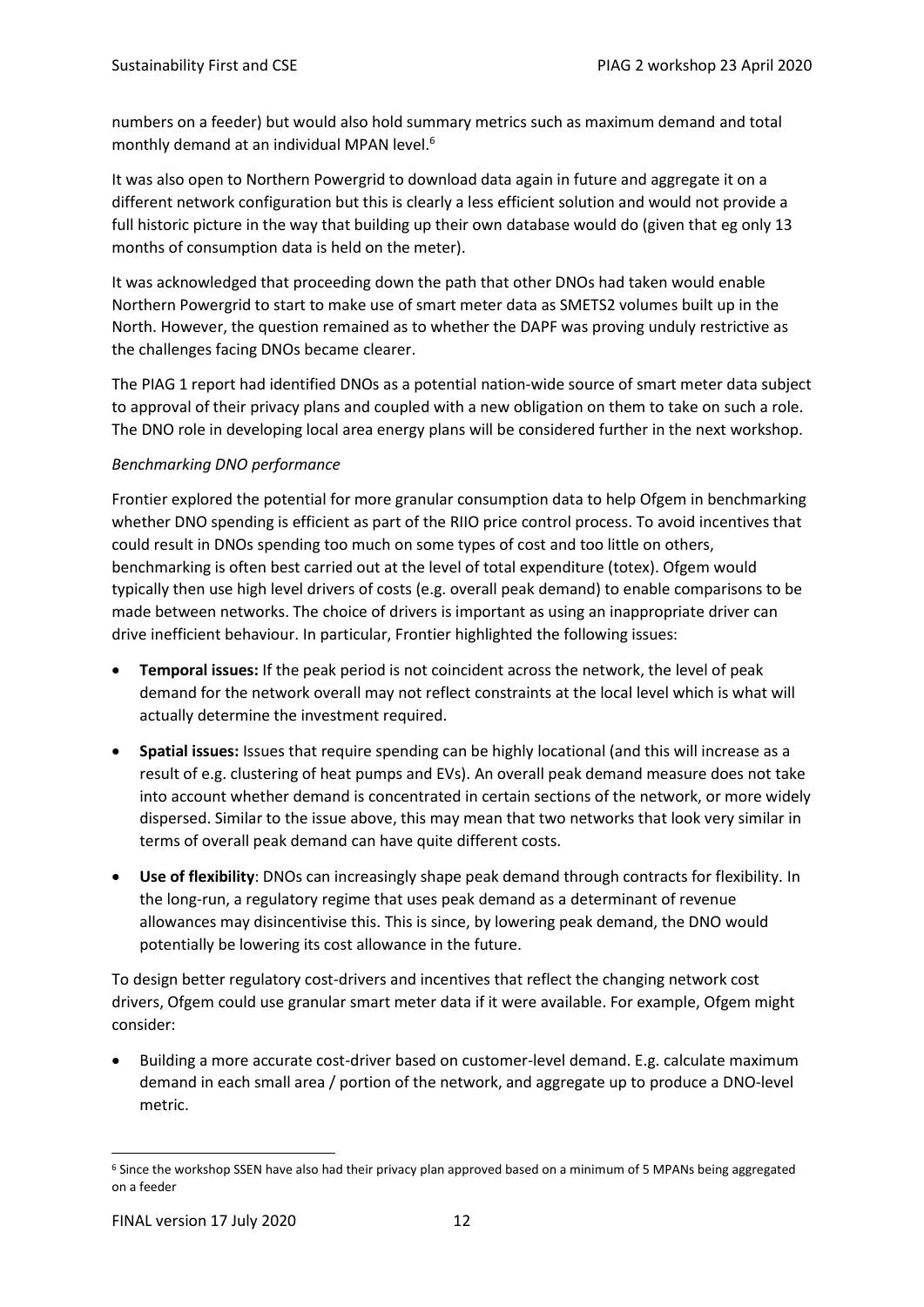• Using detailed data to model a "synthetic peak" reflecting an estimate of what the peak *could* be after DSR which could then be used as the cost-driver to ensure that companies remain incentivised to make use of contracts for flexibility and allow Ofgem to take a more informed view on reinforcement allowances in particular.

Such approaches are not easy – they need both engineering and economist input to ensure they do not themselves create mis-incentives - but above all they need much better consumption-side data (more granular, more locational).

As discussed above there remain issues with DNOs getting access to the data to enable them to carry out such analysis themselves and to plan their networks appropriately taking account of the temporal and locational variations that are likely to become more prevalent. However, once their privacy plans are approved, they will be able to access this data and to exploit any regulatory incentives that exist. As set out in the PIAG Phase 1 report it is important that the regulator also has visibility of this same data to avoid "flying blind" as it seeks to regulate the networks.

Frontier also noted the potential for smart meter data to improve the picture around service quality. Granular (by customer and half-hour by half-hour) data could give a more accurate and more timely picture of outages, voltage disturbances etc

Monitoring behind the meter energy consumption could also help networks and Ofgem to understand where generation and other distributed energy resources are located.

#### **Theme 4 - Evaluation**

An important part of Ofgem's role involves monitoring the market and identifying and evaluating market interventions.

Evaluation and Randomised Control Trials carried out by Ofgem (eg the [CMA Microbusiness Price](https://www.ofgem.gov.uk/system/files/docs/2019/05/evaluation_of_price_transparency_remedy_-_final_report_0.pdf)  [Transparency Remedy a](https://www.ofgem.gov.uk/system/files/docs/2019/05/evaluation_of_price_transparency_remedy_-_final_report_0.pdf)nd [Cheaper Market Offers Letter Trials\)](https://www.ofgem.gov.uk/publications-and-updates/results-cheaper-market-offers-letter-trial) have to date relied on target-group surveys, mailings, and specific Requests for Information to suppliers.

This has led to inevitable lags in data availability and placed significant demands on resources across all parties (for collating data, quality control and analysis). Although Ofgem has been working on improving this process through their Data Services Team, challenges remain.

Ofgem are of the view that improved access to data in future would provide a greater ability for academics and others to assess and challenge their work rapidly and would allow them to do more, more cost effectively in-house. Readier access to data would also allow regular feedback of evaluation evidence into decision-making processes.

Frontier gave some specific examples of how improved data could be used in assessing the impact of interventions. In particular before-and-after data could be used to assess interventions designed to reduce or shift energy consumption, including ex-post distributional impact assessments.

#### **Theme 5 – Emerging market issues**

CSE highlighted that as industry participants (suppliers, network operators) get more data they will make use of that data to gain advantage in the market or to exploit regulatory incentives. It is important that Ofgem stays one step ahead. The question is not just what benefits smart meter data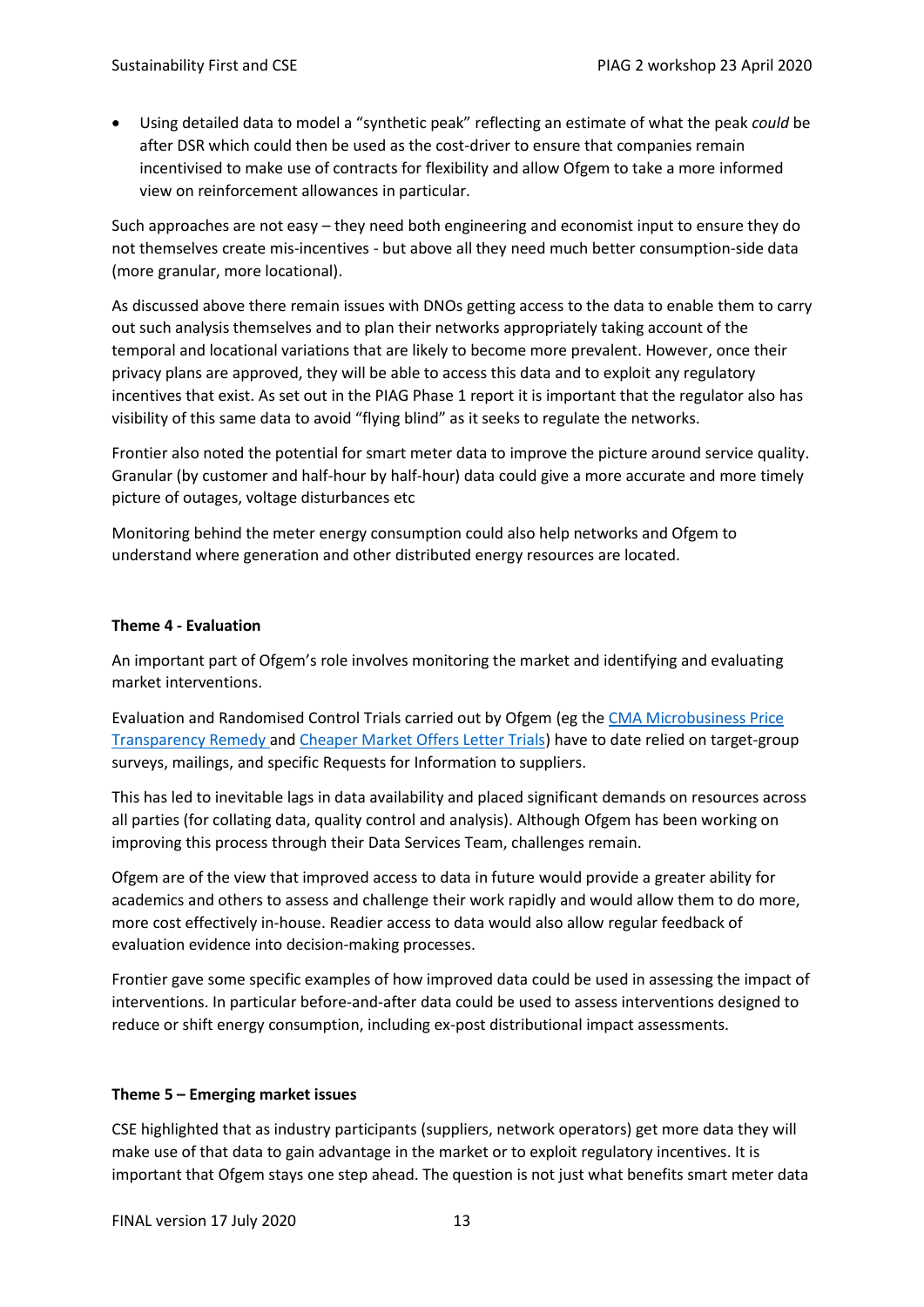could deliver but what risks there are if Ofgem does not have access to a greater level of smart meter data. Understanding developments in the market through access to granular consumptionside data will also be important for others with a regulatory remit (CMA, Energy Ombudsman) as well as those with a wider public-policy role (BEIS, Citizens Advice).

From an Ofgem stand-point, examples would be:

- How could Ofgem check whether energy suppliers are 'treating their customers fairly' (e.g. offering them appropriate and fairly priced Time of Use tariffs)?
- Likewise for other market players like aggregators and whether they need regulating to protect consumers from sharp practices (and how would BEIS or Ofgem know how sharp they are)?
- How would Ofgem and BEIS assess the distributional implications of new market behaviours and the potential value of options to mitigate 'unfair' outcomes?
- How will Ofgem know if DNOs/DSOs are responding appropriately and efficiently to newly revealed patterns of demand across their networks?
- How, without the data, can the public interest be understood and represented by those with responsibilities for policy design and regulation for the energy system in the face of commercial interests who do have access to the data?

Ofgem confirmed that they recognised the importance of looking at the data that would be needed to deal with potential future challenges not just those that they can identify today.

An inevitable consequence of this is that one cannot necessarily say precisely at this point what the benefits of improved access to data may look like in their totality.

Ofgem gave examples of how in their wider oversight of the market, using new data flows has yielded new insights eg on switching patterns. Visualisation of electricity supply switching (using Electralink data from the DNOs) based on "from *supplier size*" → "to *supplier size*" has allowed Ofgem to drill down to see which company an energy supplier's customers are switching to. Moreover, data is now being stored in ways which allows Ofgem to join across datasets (market share, gas switching, electric switching, complaints etc) and carry out a high-level compare-andcontrast. Building on this, machine-learning was used to identify attributes of long-term disengaged customers that could be used to predict long-term disengagement.

Visualisations of this data in a way that avoids breaching commercial sensitivity (or privacy) are made available on the Ofgem data portal where they are considered useful for consumers and industry, as part of Ofgem's commitment to open data.

A further extension of this was the Hackathon that Ofgem ran where they collated data that had never been linked together before. An open invite was issued to industry, universities and others to look at issues around meeting the Net Zero target. The winning team linked Met Office data to the Electralink embedded generation data to show that in terms of their location, solar panel installations do not correlate with the amount of sunlight in the UK<sup>7</sup>. Future Hackathons are planned including one on heat decarbonisation.

<sup>7</sup> <https://www.ofgem.gov.uk/publications-and-updates/climate-change-emergency-hackathon>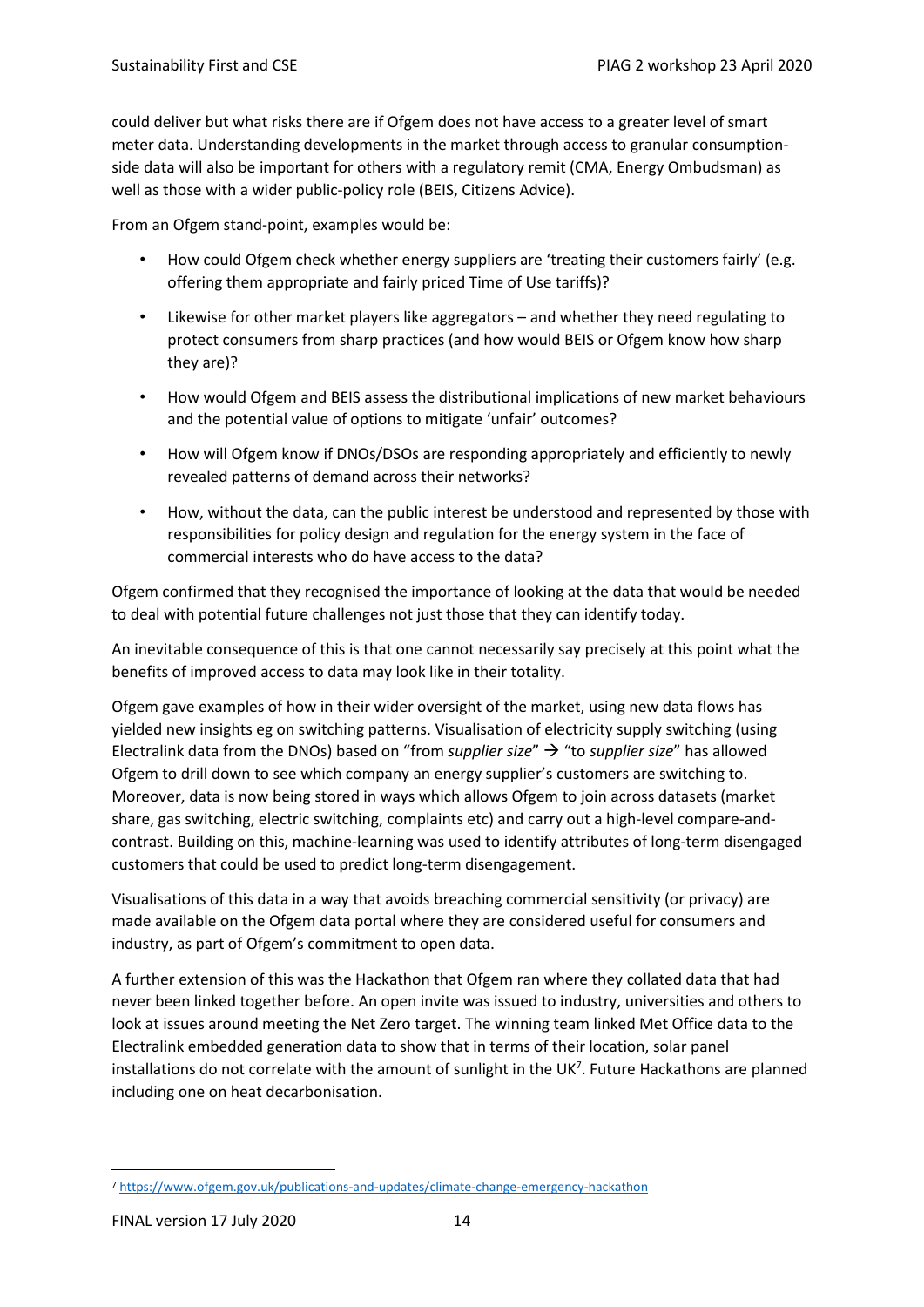In summary applying machine learning has yielded new insights from combinations of data and involving others through Hackathons has brought in creativity and innovative thinking. Our assumption would be that with access to granular smart-meter data new insights would similarly be possible.

Making such data widely available would also provide an opportunity to improve transparency and accountability around Ofgem's use of evidence to support decisions. Consultations on policy and regulation are intended to be as inclusive as possible and there are a range of audiences that would be better empowered to promote the public good if Ofgem were able to be open with how it has processed and interpreted smart meter data to inform its consultation positions and decisions. Sharing data in this way would, as ever, have to be limited by security and privacy considerations.

One very practical example of the potential of granular consumption-side data to deliver unexpected benefits emerged at the end of the workshop. Various parties (including Smart DCC and Electralink) highlighted potential data sources they had that could help shed light on aspects of the current Covid-19 crisis, including on critical issues such as where customer load had reduced most or whether pre-pay customers were self-disconnecting more. BEIS confirmed that they would ensure that these offers in support of pandemic-handling were fed back to the relevant team in the department.

#### **Conclusion**

In conducting its regulatory evaluations and assessments, Ofgem, as the national energy regulator, has no 'privileged access' to granular customer-side data. This represents an inevitable challenge for the body charged with oversight of the energy markets on behalf of current and future consumers – in particular when those it regulates do have access to such data, further increasing information asymmetry. Through the workshop strong evidence was presented as to how access to half-hourly smart-meter data could enable Ofgem to carry out its regulatory functions more effectively and to enable the industry it oversees to operate more efficiently. Without such data there are risks that market issues will go undetected.

In terms of policy development a particular challenge exists around the assessment of distributional impacts which requires the linking of granular time-of-use smart-meter data and rich sociodemographic data given the factors that determine time-related patterns of usage are complex and not well understood, but of increasing importance in the context of a smart, flexible energy system.

Another gap highlighted at this workshop – as it was at the first workshop – was a lack of detailed visibility for the ESO of consumption-side data below the transmission-level. Questions were also raised as to whether the bar was set too high for distribution networks seeking to access the data to help in planning and operating an increasingly complex network.

As noted above (and throughout PIAG 1) there is a clear recognition that there is a need to balance the public interest in these wider benefits with potential privacy concerns, as Citizens Advice continue to highlight. Inevitably for data analysts the more granular consumption-side data they can access the better – but all parties recognise privacy is a key consideration.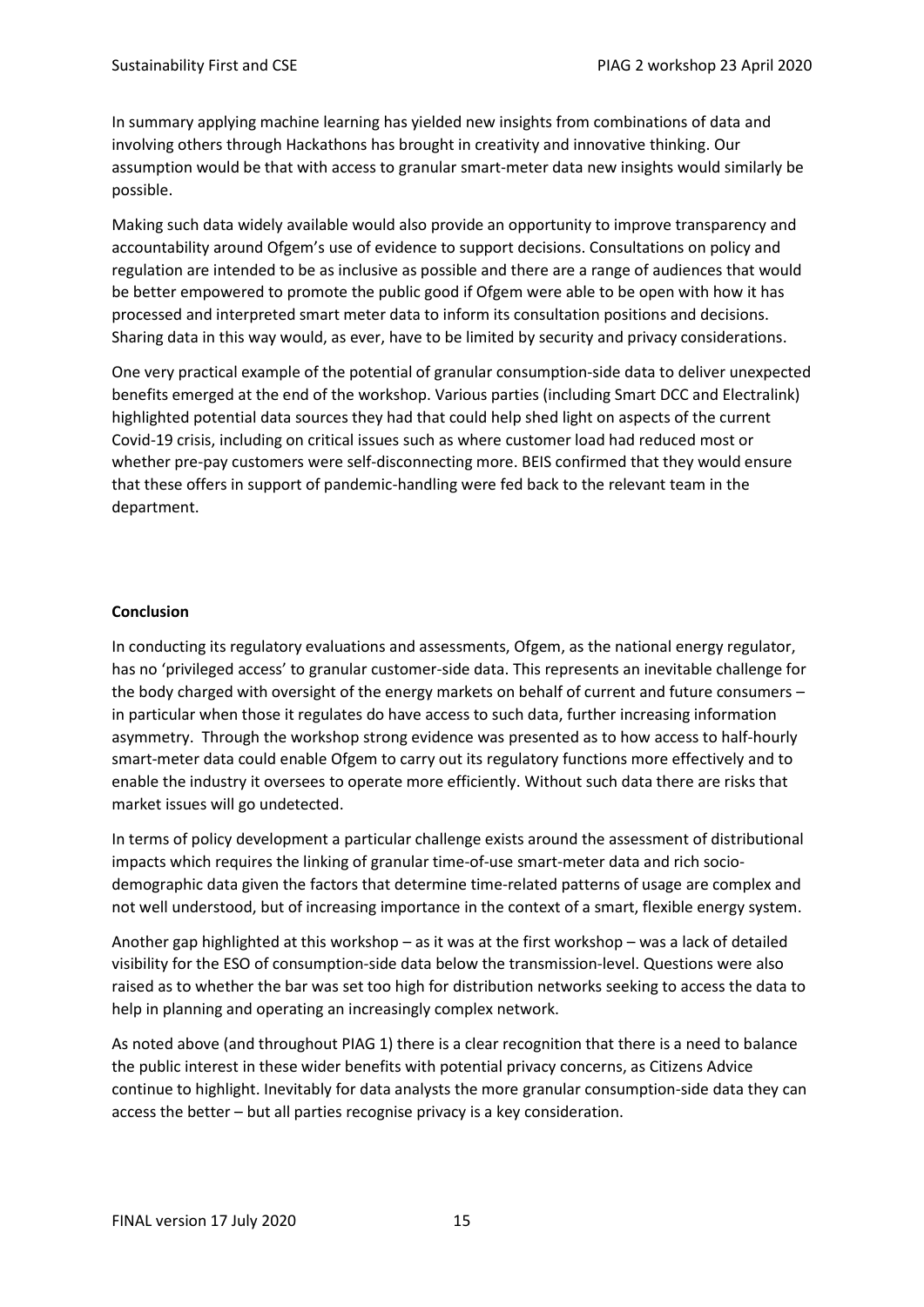As noted above, in PIAG 1 the models presented focussed on delivering the benefits without compromising privacy through use of a trusted processor (eg ONS) to aggregate or anonymise the data.

A core message throughout PIAG and reiterated at this workshop was the need not to let the best be the enemy of the good. As discussed, linking smart meter data with socio-demographic data is crucial for assessing distributional impacts and the SERL data will provide a valuable additional source of evidence in this area. While it will not be a large enough sample to enable regional analysis, many of the use cases requiring local area data are not expected to need the same level of socio-demographic data (to be confirmed at the next workshop). With more DNOs now having privacy plans approved there could be a route to access aggregated / anonymised data as an input to local area energy plans for example. DNO data could also provide some of the insights that the ESO has identified would be beneficial.

Given the importance to Ofgem of having access to more granular consumption data to keep up with those it regulates and to fulfil its role going forward, there is a need for an open dialogue between BEIS and Ofgem as to how this is best achieved.

Finally, data more widely has attracted significant focus through the Energy Data Taskforce and now the Modernising Energy Data initiative. Sustainability First has been emphasising the important role of data in driving wider change – in assessing distributional impacts more broadly, in measuring companies progress in de-carbonisation as part of RIIO and in establishing metrics by which one can judge companies' progress towards becoming a responsible business as part of its Fair For the Future work. Enabling wider access to aggregated / anonymised smart meter data should be seen as part of this bigger debate.